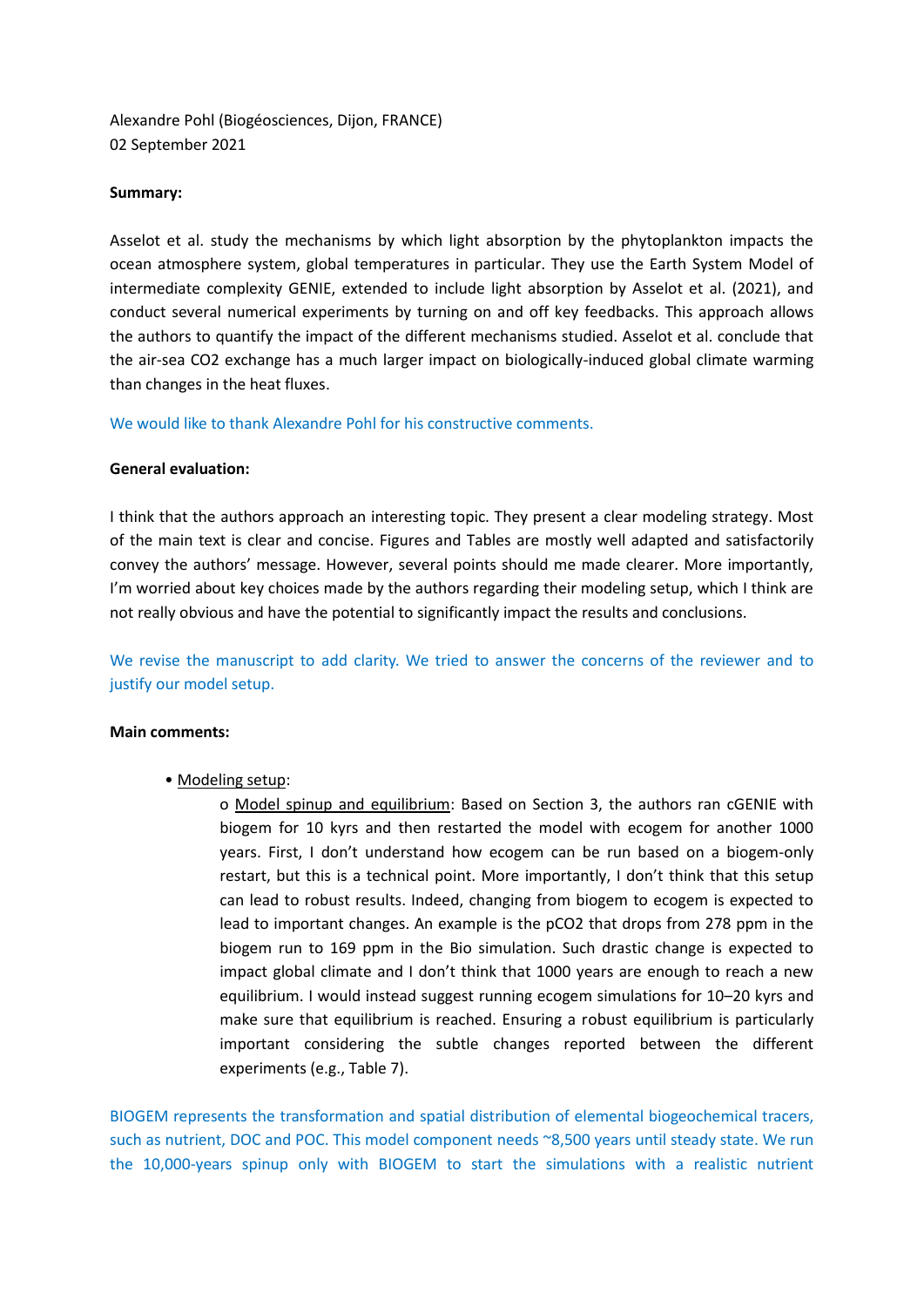distribution. ECOGEM considers only the living component that needs only 800 years to reach a steady state. The changes in atmospheric CO2 concentration after 1,000 years are < 0.03 ppm/year, thus we consider the climate system in equilibrium.

> o Climate state- and model configuration- dependence of the results: I also don't understand the choice of a cold climate (169 to 178 ppm; Table 5). I do expect the results of the study to be climate state-dependent. It would be interesting to determine if the same conclusions can be reached when using a higher baseline CO2 level (e.g., 350 ppm or above) (which might lead to very different results, due for instance to the lower seaice cover). At least, the authors should state that their results are expected to be climate state-dependent. I also think that it should be made clear that the present-day continental configuration is used. I also expect results to potentially vary with the land-sea mask.

We agree that we should discuss the climate state in our final section and will do this in the revised version. Yet, higher CO2-concentrations will not fundamentally change our conclusions, because higher CO2-concentrations imply higher atmospheric temperature and thus higher SST. The higher SST decreases the CO2 solubility, leading to a larger air-sea CO2 flux. Please note that we do not prescribe the atmospheric CO2-concentrations neither prescribe CO2 emissions but allow the system and the CO2-concentrations to evolve freely.

The present-day continental configuration is used.

o Absence of seasonal cycle: Based on Appendix B, it appears that neglecting the seasonal cycle in the version of ecoGENIE modified to include light absorption leads to a global temperature difference bias  $(0.33 - 0.14 = 0.19 \degree C)$  that is larger than most temperature differences computed in Table 7. I think that the absence of seasonal cycle thus constitutes a major limitation to this work and would encourage the authors to repeat the experiments with seasonality.

For technical reasons the seasonality is removed. In this study, for several simulations, we prescribe a SST field. The prescribed SST field comes from the reference run (Bio) and unfortunately the SST outputs are annual means. As a consequence, it does not make sense to prescribe a yearly-averaged SST field while turning on the seasonal cycle.

Enabling seasonality would lead to larger seasonal increase of temperature but it would also lead to larger seasonal decrease in CO2 solubility. We don't think that the heat-pathway would overrule the CO2-pathway. Enabling seasonality would not change the qualitative importance of each climate pathway. Therefore, we consider that removing the seasonal cycle is an adequate simplification for our study. We would also like to refer to our comments to the 2<sup>nd</sup> reviewer on this issue.

> o Absence of size classes: I don't understand why the authors modified the model of Ward et al. In Appendix A, it is stated that it permits reducing computational time. However, a 10-kyr ecogem model run using the 36x36 grid with 16 vertical levels requires less than 5 days on a single core. Although I understand that using 32 levels probably makes the model more expensive, I guess that the model remains very fast to run and tractable. In any way, please make sure to describe the model in a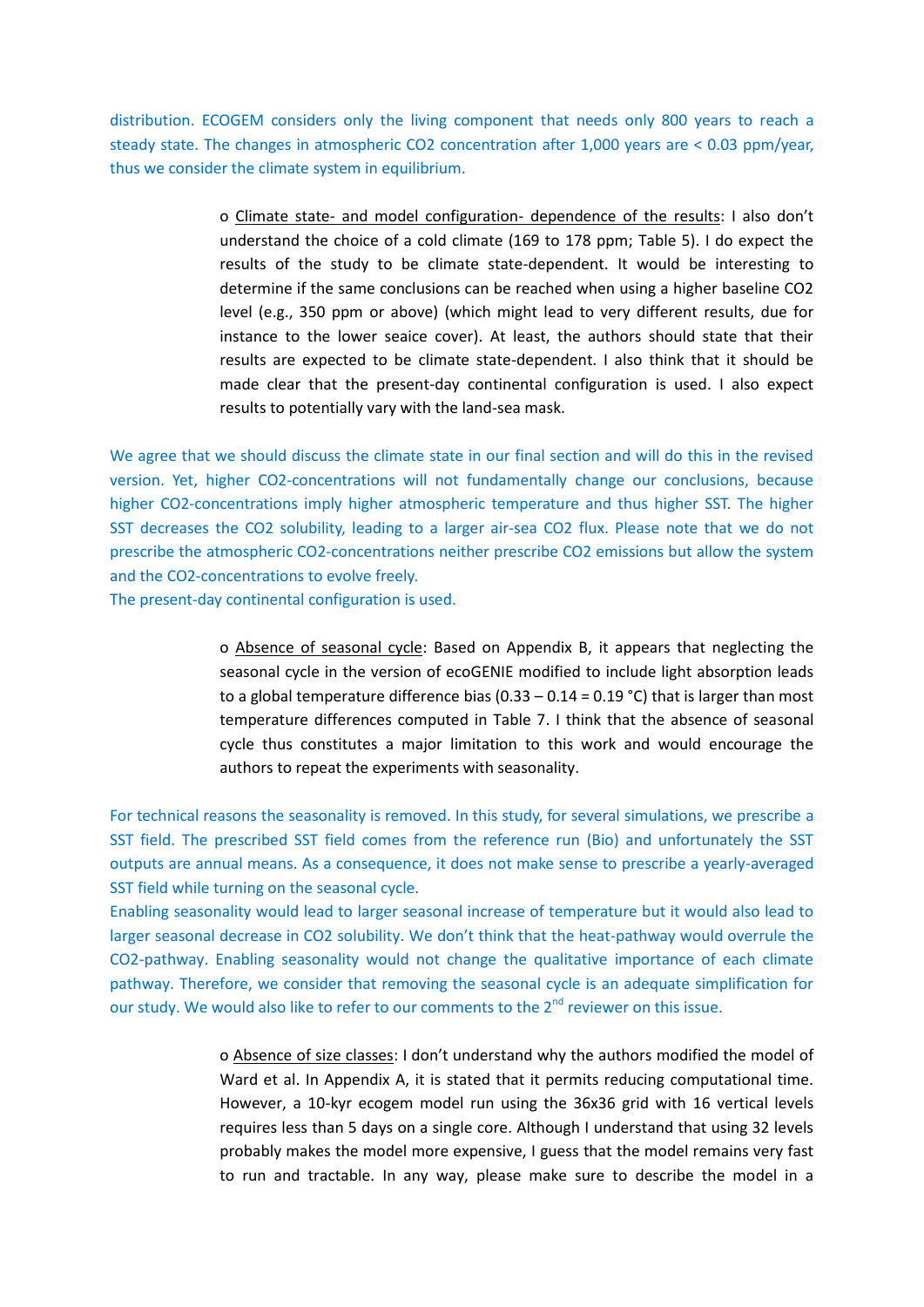consistent manner. For now, it is not very clear: in section 2.1.3, the model of Ward et al. is described as including 2 PFTs with size classes, while in Appendix A, it is described as including 16 PFTs. There is a confusion between the number of plankton types (zoo vs. phyto) and the number of size classes.

We agree and apologize; we will modify the section 2.1.3 and Appendix A for clarification about how many size classes we use. Please note that in a previous paper (Asselot et al., 2021, JAMES), we already analyse the effect of phytoplankton light absorption between simulations with 1 phyto- and 1 zooplankton size classes and simulations with 6 phyto- and 6 zooplankton size classes. Between these two different ecosystem complexities, the effect of phytoplankton light absorption on the climate system is similar. Thus we decided to simplify the ecosystem and only keep 1 phyto- and 1 zooplankton size-classes. Again, we would like to refer to our answer to the  $2<sup>nd</sup>$  reviewer.

> o Temperature-dependent remineralization: Is any temperature-dependent remineralization scheme employed in this study? It is not stated anywhere, but lines 249–251 suggest that the higher SSTs lead to a shallower remineralization. If so, please clarify this point and provide a reference.

The shallower remineralization is due to the higher production with phytoplankton light absorption and due to a larger source to the DOM with a shallower remineralization length scale. We will add the explanation in the revised manuscript.

> o Absence of light limitation by sea ice in ecogem: Although it probably has a minor impact, I also note that the attenuation of the photosynthetically available radiation by sea-ice in ecogem, as now part of the muffingen release, does not seem to be used in these experiments.

We thank the reviewer for this comment. Indeed, the light limitation by sea-ice in ECOGEM is not included in our simulations. This clarification will be added to the revised manuscript.

> o Absence of dynamical atmosphere: Based on Section 4.2, it seems that changing wind stress could have a major impact on the results. cGENIE wind fields are boundary conditions and do not vary with changing climate. I agree with the authors that a dynamical atmosphere would be useful (lines 412–413) but would rather present this as a current limitation / necessary next step rather than a possible way forward and encourage the authors to expand on this point.

Yes, in our simulations, the wind fields are prescribed thus the wind field is similar between simulations. We agree that we should make clear that our discussion is rather an outlook. Previous studies evidence either an increase in wind speed in the subpolar regions (Patara et al., 2012, Climate Dynamics) or an enhanced atmospheric dynamics (Gnanadesikan et al., 2009, Journal of Phy. Oceano.; Wetzel et al., 2006, Journal of Climate) due to phytoplankton light absorption. Therefore, with a dynamical atmospheric component, the wind speed would increase due to phytoplankton light absorption. As a result, the air-sea CO2 flux increases as well. One indeed could speculate that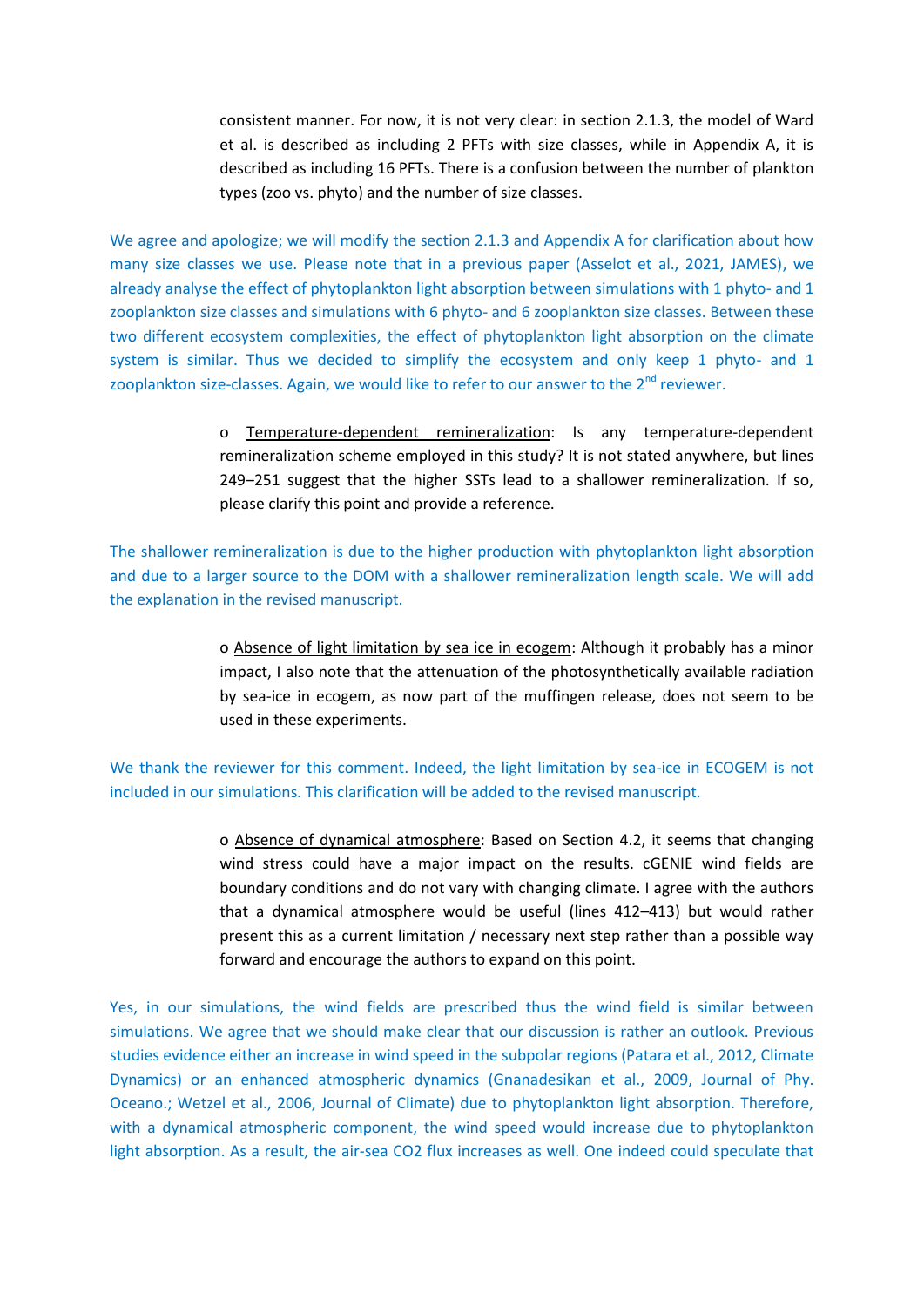including a dynamical atmosphere would reinforce the importance of the CO2-pathway. We will make it more clear and will add these aspects in the revised manuscript.

• Model description: In section 2.1.2, the authors should clearly state that the description only refers to their model setup / the choices that they made. For instance, all productivity schemes of cGENIE do not include light nor iron limitation.

We will better explain our specific model setup.

• "Previous estimates": Please provide the correspond values, on lines 252, 253, 289, 374.

We add the previous estimates for a better comparison with previous studies.

## **Other (mostly minor) points:**

• Line 8: "dissolved CO2" > "air-sea CO2 flux"? Changed.

• Line 59: "due to fluctuations" Changed.

• Line 62: "as follows" Changed.

• Line 71: "composed" Changed.

• Line 77: "cGENIE" Changed.

• Line 120: state variables for iron, too? Changed.

• Line 139: "(Eq. 2)" Changed.

• Lines 142–144: I don't follow this. It is stated that "the whole light absorption leads to heating of the water". Shouldn't the fraction used by the plankton be subtracted, according to line 142? We add clarification by stating: "Part of the light absorbed is used by phytoplankton for photosynthesis and part leads to heating of the water."

• Line 148: "(Eq. 3)" Changed.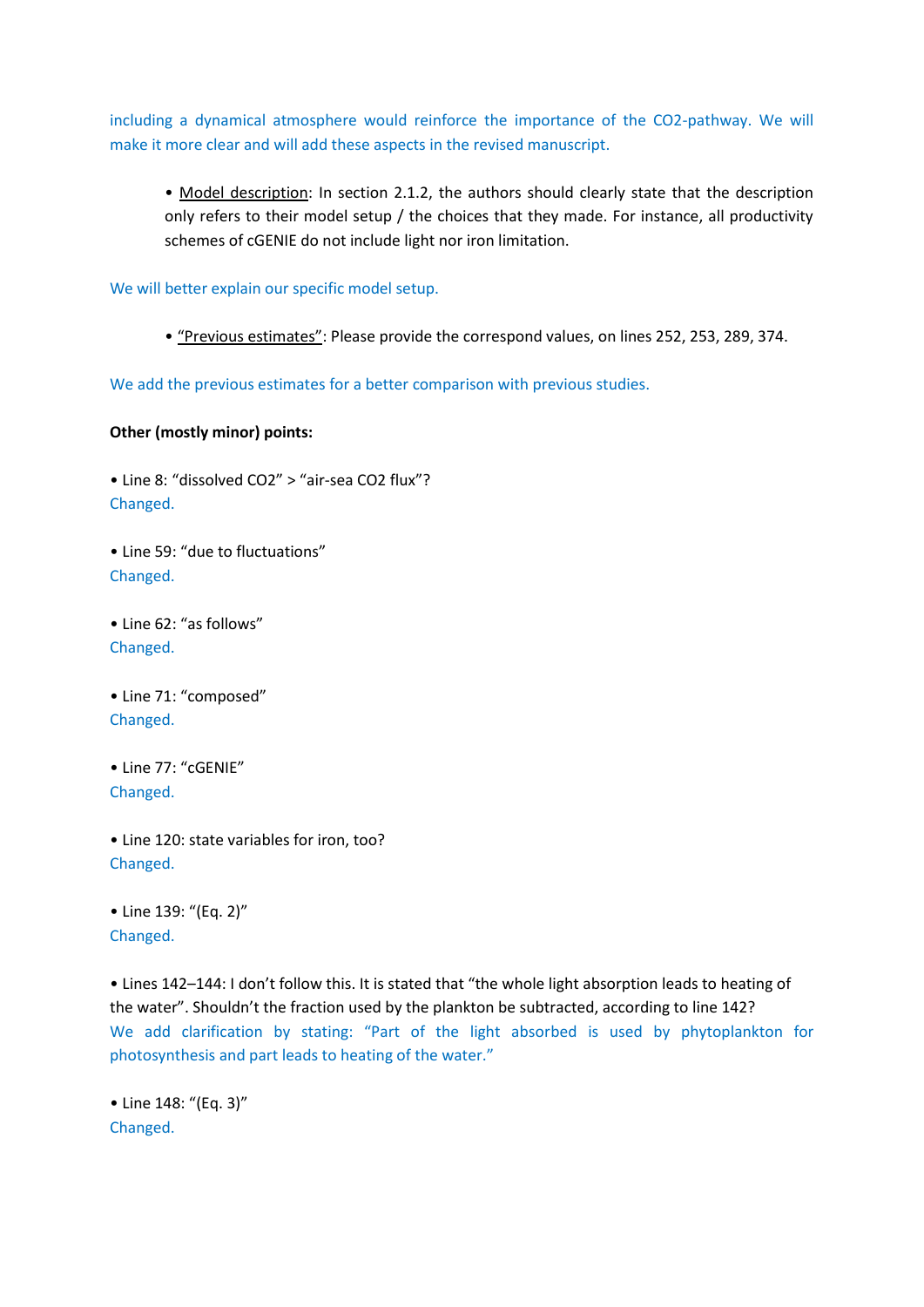• Line 152: delete "certain"? Changed.

• Line 162: "(Eq. 4)" Changed.

• Lines 200–201: I thought that atmospheric pCO2 was prescribed, based on lines 199–200? No, for this simulation CARB, we force the atmosphere with the heat fluxes from the reference simulation Bio and with the atmospheric CO2 concentration from the simulation BioLA. Between CARB and Bio the heat fluxes are similar but the atmospheric CO2 concentrations differ. Thus the simulation CARB permits to understand the effect of phytoplankton-induced changes in atmospheric CO2 concentration.

• Section 4.1: I don't understand the utility of this section (which should be called "climate sensitivity" by the way?). Delete? We put the whole section 4 in the appendix.

• Line 216: "differs" Changed.

• Line 227: "analyses" Changed.

• Line 228: "do not exceed the maximum difference of SST between our simulation results". I don't understand this.

We remove this part of the sentence.

• Line 230: "Even larger SST fluctuations … interface". Not shown? This sentence refers to the previous sentence where we increase the SST by 1°C while the air-sea CO2 flux only increases by 2.58%. We will move this part in Appendix.

• Lines 231–232: "We increase the wind speed by 0.2 m/s… (Knutson and Tuleya, 2004)." Please expand. It would be useful to the reader. We will add more explanation.

• Line 270: I would avoid calling chlorophyll concentration a "climate variable". This study and several previous studies focusing on biogeochemical and biogeophysical mechanisms evidence that phytoplankton (and thus chlorophyll biomass) influences the climate system. Thus we consider chlorophyll being a "climate variable".

• Line 277: Is this difference larger than the one obtained when running the same experiment twice?

Running the simulations twice does not change our results.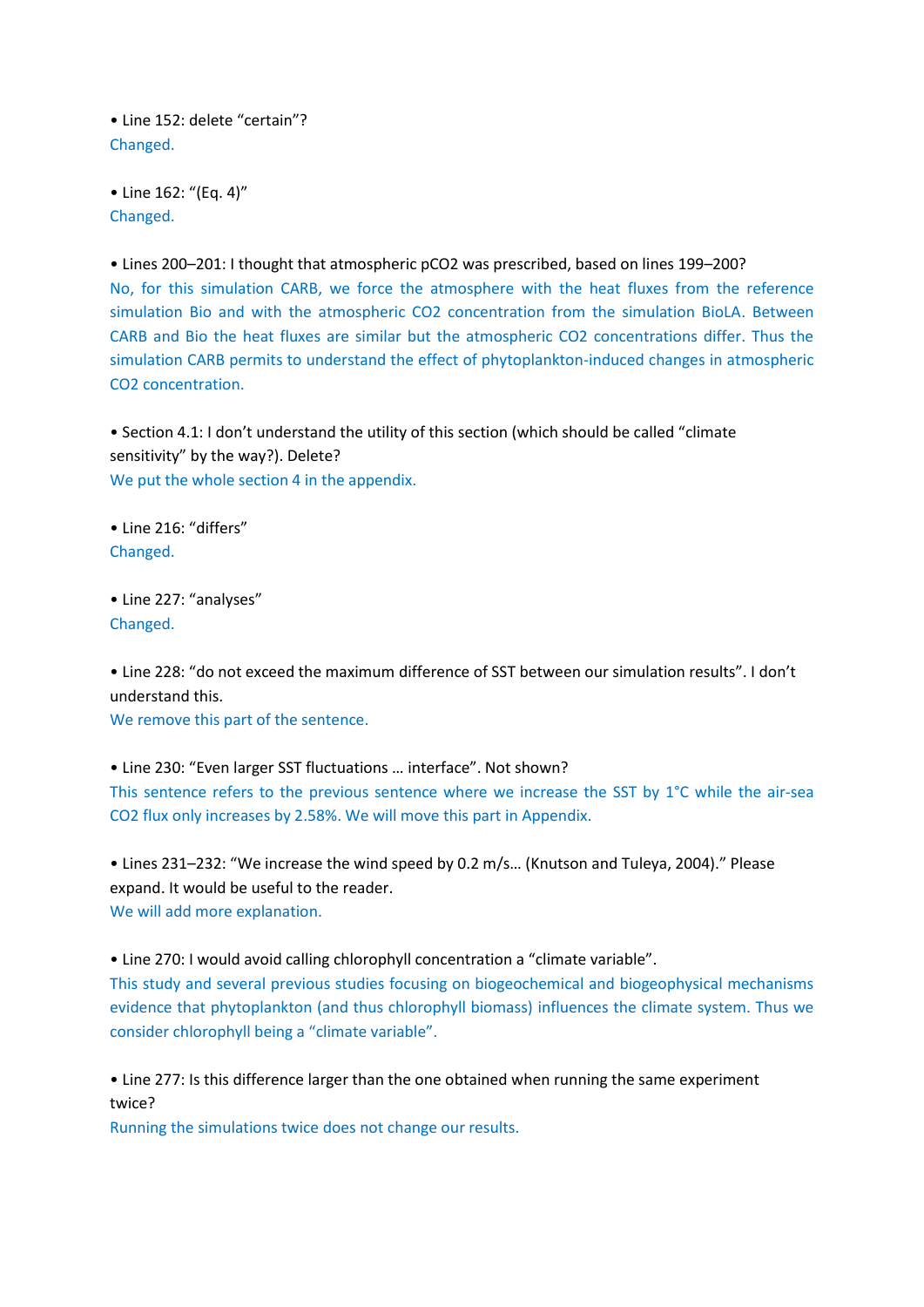• Line 296: "biomass is more important in HEAT than in the reference simulation (Table 4)" Changed.

• Lines 308–310: please rephrase or add punctuation. Changed.

• Line 331: "a higher negative value" > "lower absolute value" may be clearer? We change the sentence by: "a more negative value...".

• Lines 337, 368: please delete "rather". Changed.

• Lines 351: "in these simulations"? Changed.

• Line 357: "Oschlies (2004) and Lengaigne et al. (2009)"? Changed.

• Lines 364–365: "specific humidity and evaporation are higher in the simulation CARB than in BioLA" Changed.

• Line 371: please delete "indubitably". Changed.

• Line 401: formatting of the references. Changed.

• Lines 413–415: "Observations… […] Wurl et al. (2018)." Please delete or expand. As such, the message is not easy to understand. Changed.

• Appendix B1: should refer to Table B1. Changed.

• Line 435: "decreases the mean annual SST" Changed.

• Line 437: "dampens" Changed.

• Lines 444–445: "maximum global sea-ice cover change (or difference)" Changed.